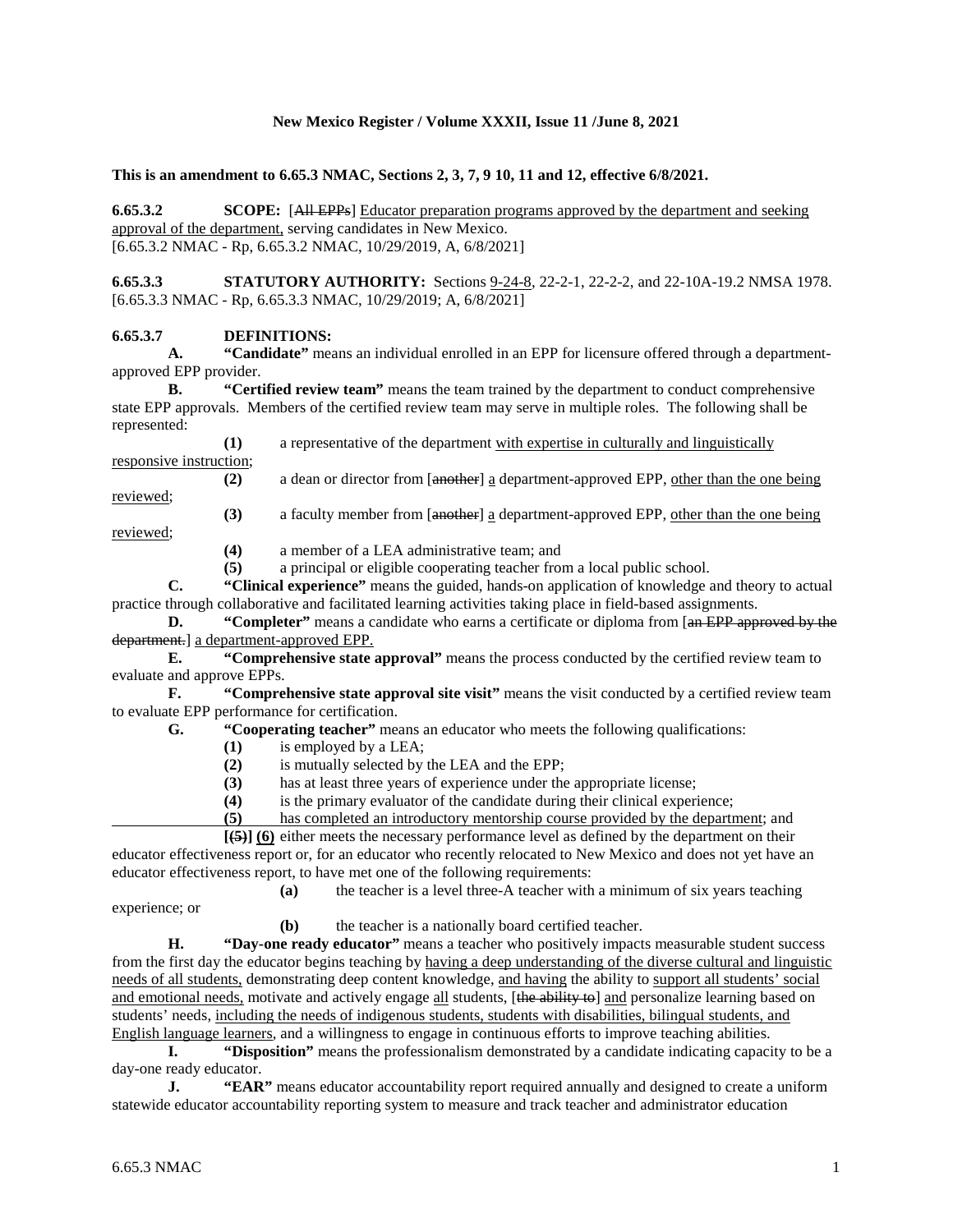candidates from pre-entry to post-graduation in order to benchmark the productivity and accountability of New Mexico's educator workforce.

**K. "EPP"** means an educational preparation program offered by an educational preparation provider [that is] intended to lead to teacher licensure upon candidates' successful completion of the program.

**L. "EPP advisory board"** means the group of individuals appointed by the EPP who have unique knowledge regarding the educational needs of the local culturally and linguistically diverse community, including knowledge of the needs of indigenous students, students with disabilities, bilingual students, and English language learners.

**M. "EPP application"** means a written request, on a department-approved form, to the PPSC to be a department-approved EPP.

**N. "EPP provider"** means any individual, private or public education association, corporation, or institution of higher education offering an EPP.

**O. "EES"** means the department-approved educator evaluation system.

**P. "Initial approval"** means the first time an EPP provider [seeks and is] sought and was granted approval from the PPSC to create a new EPP in the state of New Mexico.

**Q. "LEA"** means a local educational agency. A LEA may be a public school district, a state-charted charter school, or a state-educational agency.

**R. "New Mexico teacher assessments"** means the tests required for individuals seeking initial New Mexico licensure.

**S. "PPSC"** means the professional practices and standards council, which approves EPPs as defined in 6.2.8 NMAC.

**T. "Program revision"** means the addition of new licensure programming or modifications made to an existing department-approved EPP, including changes to standards.

**U. "Quality review rubric"** means the department-approved tool used by the certified review team during a comprehensive state approval site visit.

**V. "Revocation"** means a department decision to no longer recognize an EPP as approved by the department nor to license candidates completing coursework at the revoked EPP provider within three semesters of revocation.

[6.65.3.7 NMAC - Rp, 6.65.3.7 NMAC, 10/29/2019; A, 6/8/2021]

**6.65.3.9 EDUCATOR PREPARATION PROGRAM GENERAL REQUIREMENTS**: EPPs shall meet requirements [as stated] in [state] statute, regulation, and [the following additional requirements] this section.

**A.** EPPs shall establish rigorous entry requirements, including a successful completion of the department's required background check and approval process.

**B.** EPPs shall ensure [that] opportunities for clinical experiences, including culturally and linguistically responsive experiences, are provided [to candidates] continuously throughout [their] candidates' enrollment. Clinical experiences shall:

**(1)** [Clinical experiences shall] begin upon the candidate's entrance into an EPP;

**(2)** [The majority of clinical experiences shall] align with the area, subject, or category of certification or license being sought by the candidate, except that at least one of the clinical experiences may be in a diverse setting where indigenous students, students with disabilities, bilingual students, and English language learners attend school; and

**(3)** [During] include at least one [of the candidate's multiple] clinical [experiences] experience where the [candidates] candidate shall serve as a teacher in a school under the supervision of a cooperating teacher and plan and deliver independent instruction to students on a regularly scheduled basis.

**C.** EPPs shall ensure [that] candidates embrace and execute their responsibility as educators to develop the skills and capacities to implement meaningful culturally and linguistically relevant practices for parent and family engagement,  $[{\text{notably}}]$  keeping families fully informed of their child's progress [towards] toward college-and-career readiness, on a regular basis, using objective measures in all subject areas, to include families where a language other than English is spoken.

**D.** EPPs shall establish partnerships with stakeholder groups to fulfill requirements related to clinical experiences and meet the needs of LEAs. At a minimum, partnerships shall include:

- **(1)** classroom teachers;
- **(2)** principals;
- **(3)** superintendents;
- **(4)** human resource directors;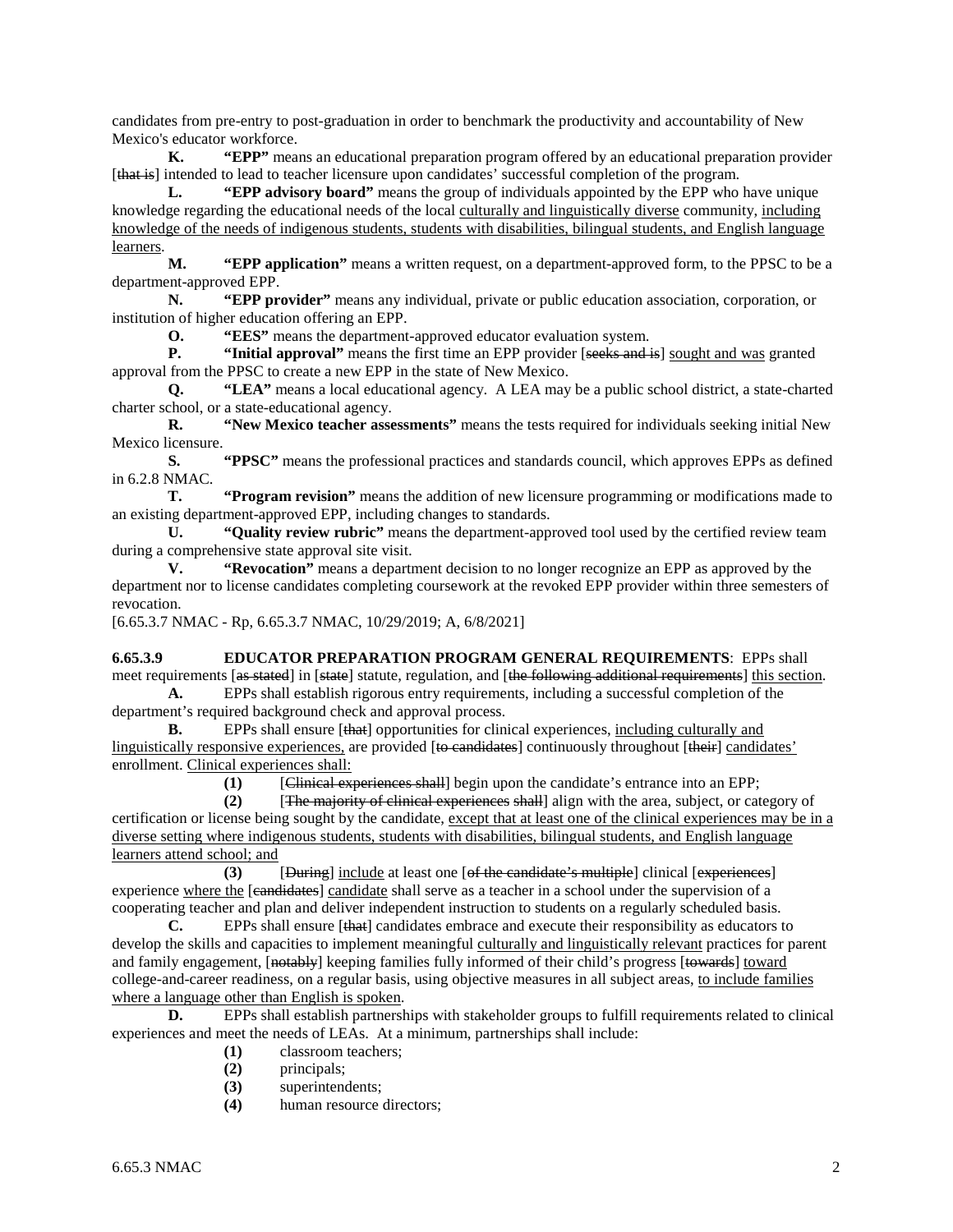- **(5)** curriculum directors; and
- **(6)** the EPP advisory board.

**E.** Programs for all teachers shall include instruction in pedagogy [that is] aligned with department standards pursuant to 6.61.2 NMAC through 6.61.12 NMAC, including culturally and linguistically relevant pedagogy that serves indigenous students, students with disabilities, bilingual students, and English language learners.

**F.** EPPs shall conduct a minimum of three formally documented observations that include verbal and written feedback on the candidate's practice.

**(1)** Observations and evaluations of candidates shall be aligned with the following four domains of EES to serve all New Mexico students, including indigenous students, students with disabilities, bilingual students, and English language learners:

- **(a)** planning and preparation;
- **(b)** creating an environment for learning;
- **(c)** teaching for learning; and
- **(d)** professionalism.

**(2)** Results of evaluations and observations shall inform program interaction with the candidate including feedback, placement, remediation, and support.

**(3)** Documentation of observations shall be stored by the EPP for a minimum of five years after candidate completion and shall be available to the completer and the department upon request.

**G.** EPP providers shall establish rigorous exit requirements in alignment with those required to seek licensure from the department. [These] exit requirements shall include, at a minimum, [include] the following:

**(1)** successful demonstration of competency in all relevant areas, subjects, or categories of the New Mexico teacher assessments; and

**(2)** a written recommendation from the EPP that the candidate demonstrates the dispositions necessary for success in the classroom and other learning environments, including an understanding of culturally and linguistically relevant pedagogy.

**H**. EPP providers shall detail in the EPP application how the EPP provider plans to provide support to the candidates' completion of all teaching licensure requirements and department processes, including passage of all [necessary] required assessments.

**I.** In a form approved by the department and no later than September 1, all EPPs shall annually submit candidate-level data required by the EAR. Failure to comply with data reporting and collection requests may result in revocation of the EPP's approval.

**J.** EPPs shall fully comply, in a timely manner, with all requirements that allow the department to generate the EAR and the comprehensive state approval.

[6.65.3.9 NMAC - Rp, 6.65.3.9 NMAC, 10/29/2019; A, 6/8/2021]

## **6.65.3.10 EDUCATOR ACCOUNTABILITY REPORT:**

**A.** Each EPP's annual EAR shall include the following information on teacher and administrator education candidates and indicators of program success:

**(1)** the standards for entering and exiting the program;

**(2)** the number of hours required for clinical experience, including student teaching and administrator internship;

**(3)** the schools and school districts in which candidates completed their clinical experience;

**[(3)] (4)** the number and percentage of candidates needing developmental course work upon entering the program;

**[(4)] (5)** the number and percentage of completers for each program;

**[(5)] (6)** the number and types of degrees received by completers;

**[(6)] (7)** the number and percentage of completers who pass the New Mexico teacher or administrator assessments for initial licensure on the first attempt;

**[(7)] (8**) a description of each program's placement practices;

**[(8)] (9)** the number and percentage of completers hired by New Mexico school districts; and

**[(9)] (10)** the demographics of an EPP's candidates and completers.

**B.** The EAR shall include an evaluation plan that includes high performance objectives. The plan shall include objectives and measures for increasing the following:

**(1)** student achievement for all students, including indigenous students, students with disabilities, bilingual students, and English language learners;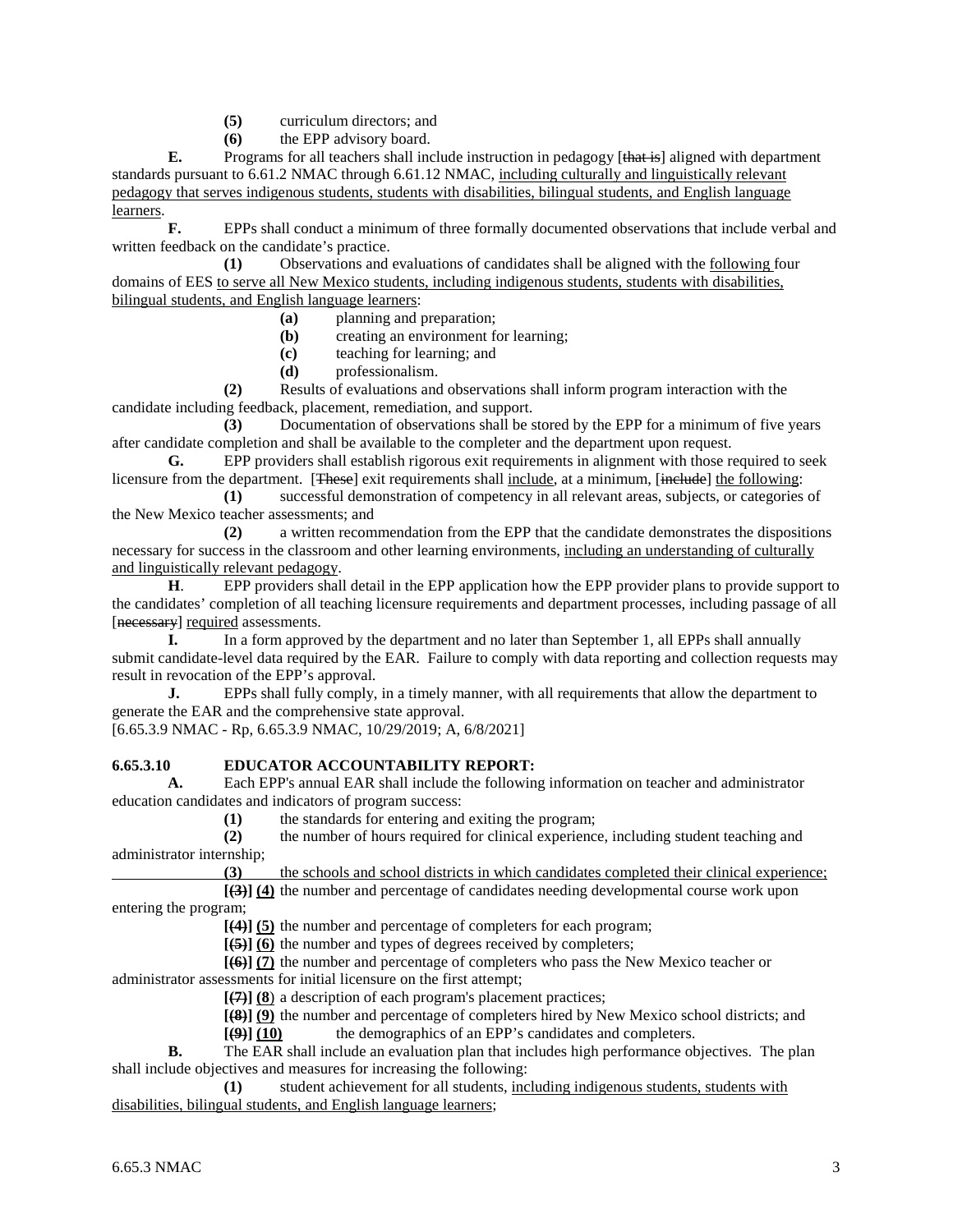**(2)** teacher and administrator retention, particularly in the first three years of a teacher's or administrator's career;

**(3)** the percentage of candidates who pass the New Mexico teacher assessments for initial licensure on the first attempt;

**(4)** the percentage of secondary school classes taught in core academic subject areas by teachers who demonstrate by means of rigorous content area assessments a high level of subject area mastery and a thorough knowledge of the state's academic content and performance standards;

**(5)** the percentage of elementary school classes taught by teachers who demonstrate by means of a high level of performance in core academic subject areas their mastery of the state academic content and performance standards, including those that address cultural and linguistic awareness;

**(6)** the number of teachers trained in math, science, and technology;

**(7)** the number of teachers trained in special education;

**(8)** the number of teachers teaching in low socioeconomic schools; and

**(9)** the number of teachers retained in teaching in New Mexico;

**(10)** the number of teachers in bilingual and English as a second language.

**C.** EPPs shall administer a completer survey within six months of completion that measures the completer's perception of their own readiness and individual effectiveness in the classroom.

**D.** EPPs shall initiate all necessary data requests to fill EAR requirements and shall be responsible for collecting, analyzing, and reporting data.

[6.65.3.10 NMAC - Rp, 6.65.3.10 NMAC, 10/29/2019; A, 6/8/2021]

**6.65.3.11 COMPREHENSIVE STATE APPROVAL SITE VISITS:** EPPs shall fully cooperate with the comprehensive state approval process. The department shall develop and publish on the department website an EPP manual outlining the comprehensive site visit process that shall include all documents necessary for the state approval. Site visits shall occur every three years on a calendar determined by the department unless the status of a program, as outlined in 6.65.3.12 NMAC, changes in a way that merits more frequent visits.

**A.** The comprehensive state approval process shall assess the performance of the EPP on the four components of the quality review rubric:

- **(1)** curriculum design and delivery;
- **(2)** clinical experience;
- **(3)** candidate quality; and
- **(4)** continuous improvement.

**B.** The comprehensive state approval site visit shall include the following three elements:

**(1)** Self-evaluation. EPPs shall complete the self-evaluation documents in the EPP manual prior to the site visit. Documents shall be submitted to the department at least four weeks prior to the site visit. Documents shall include the following:

**(a)** quality review rubric;

review rubric; and

**(c)** data and other documentation listed as supplemental evidence in the EPP manual accompanied by any releases for such information, if necessary.

**(2)** Comprehensive state approval site visit. The certified review team shall conduct the site visit and review the EPP using the quality review rubric.

**(3)** Summative conference. The certified review team shall debrief the site visit with the EPP and present their initial findings.

**C.** At the end of the comprehensive state approval site visit, the EPP shall be assessed on its overall performance and shall be rated with one of the following site visit classifications defined in the EPP manual:

- **(1)** [industry leader] exemplary;
- **(2)** well-developed;
- **(3)** proficient;
- **(4)** developing; or
- **(5)** underdeveloped.

**D.** The certified review team shall release a final written report to the EPP containing the EPP's scores on each component of the quality review rubric and their overall performance no later than 90 calendar days after the comprehensive state approval site visit.

**<sup>(</sup>b)** quality review worksheets for each of the four key components on the quality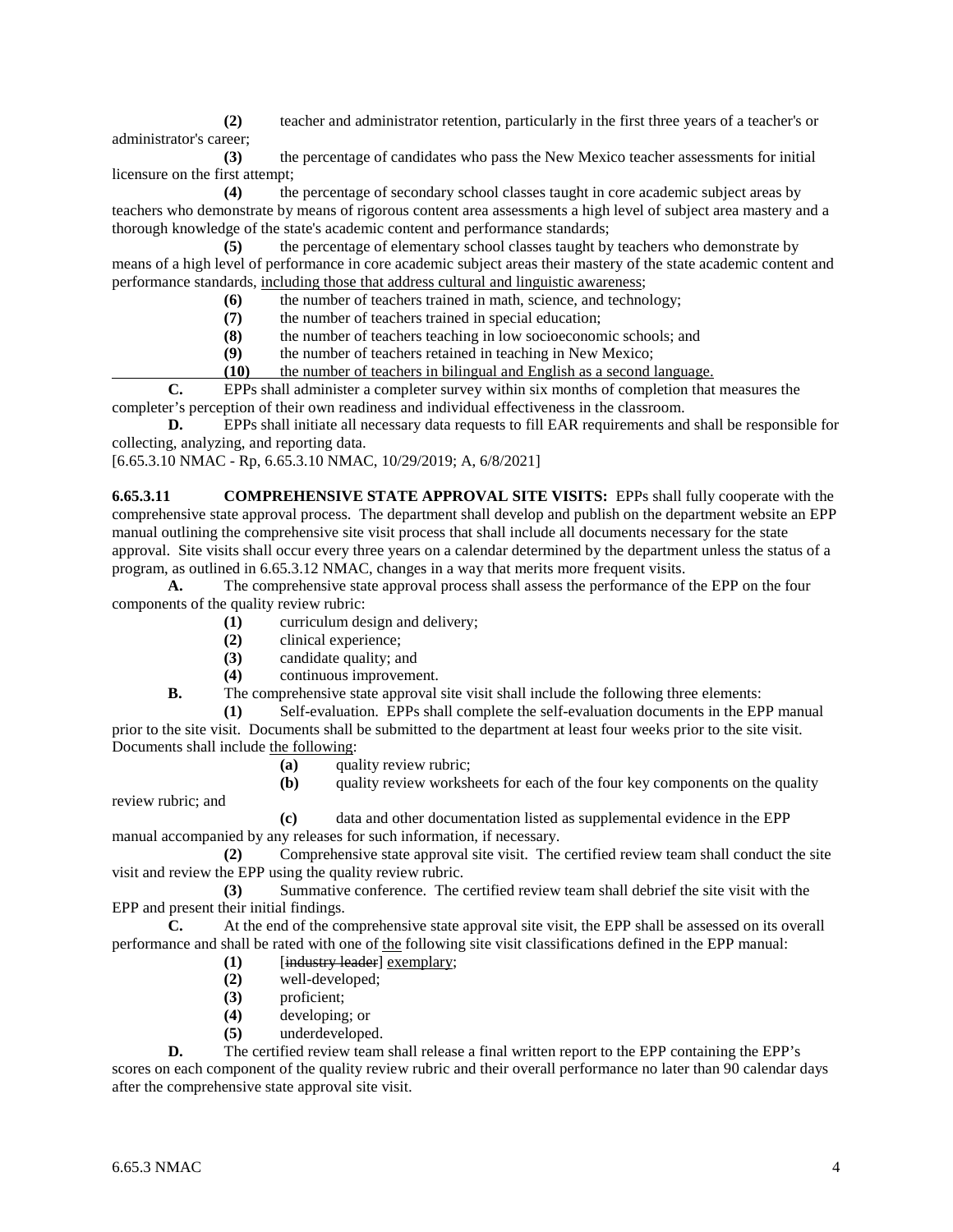**E.** EPPs shall have 30 calendar days after receiving the report to submit a response, in writing, to the department to indicate any alleged factual errors and to provide any documentation deemed necessary to support the allegations. If, after review of the EPP's response, the department determines the error to be valid, the report shall be amended within 20 calendar days.

[6.65.3.11 NMAC - Rp, 6.65.3.11 NMAC, 10/29/2019; A, 6/8/2021]

**6.65.3.12 COMPREHENSIVE STATE APPROVAL PROCESS:** The comprehensive state approval process shall determine whether an EPP earns approval for continued operation, is placed on probation, or has its approval revoked. The EPP status shall determine the frequency of comprehensive state approval site visits and the scope of EPP responsibilities. EPPs shall be notified of their status by the department no later than November 30 annually.

**A.** Level one probation. EPPs shall be placed on level one probation if the EPP fails to demonstrate progress toward meeting objectives included in its EAR or if the certified review team identifies an issue during the comprehensive state approval site visit resulting in an underdeveloped classification outlined in Subsection C of 6.65.3.11 NMAC. The secretary shall notify the EPP of level one probation status in writing no later than 30 calendar days after the EPP is placed on level one probation. Responsibilities of EPPs on level one probation shall include the following:

**(1)** participation in professional development and technical assistance prescribed by the department;

**(2)** development of an improvement plan that addresses program deficiencies that shall be submitted to the certified review team for approval within 90 calendar days of notification of level one probation status; and

**(3)** participation in department monitoring to ensure implementation and progress as outlined in the approved improvement plan.

**(4)** An EPP may exit level one probation after one academic year and upon fulfillment of its probationary responsibilities and demonstration of progress toward EAR objectives.

**(5)** Within two academic years, an EPP shall fulfill its level one probationary responsibilities and demonstration of progress toward EAR objectives. An EPP shall not be allowed to remain on level one probation for more than two academic years after initial level one probation status placement.

**B.** Level two probation. EPPs shall be placed on level two probation if the EPP fails to demonstrate substantial progress outlined in the improvement plan. The secretary shall notify the EPP of level two probation status in writing no later than 30 calendar days after the EPP is placed on level two probation. Responsibilities of EPPs on level two probation shall include the following:

**(1)** participation in professional development and technical assistance prescribed by the department;

**(2)** development or amendment of an improvement plan that addresses program deficiencies that shall be submitted to the certified review team for approval within 90 calendar days of notification of level two probation status;

**(3)** participation in department monitoring to ensure implementation and progress as outlined in the approved improvement plan; and

**(4)** participation in an annual state approval site visit until the EPP exits level two probation.

**(5)** An EPP may exit level two probation to level one probation after one academic year and upon fulfillment of its probationary responsibilities and demonstration of progress toward EAR objectives.

**(6)** Within two academic years, an EPP shall fulfill its level two probationary responsibilities and demonstration of progress toward EAR objectives. An EPP shall not be allowed to remain on level two probation for more than two academic years after initial level two probation status placement.

**C.** Revocation.

**(1)** The department may revoke an EPP's approval for any of the following reasons:

**(a)** not exiting level one or level two probation status within two academic years; or

**(b)** failing to meet reporting or compliance requirements as set forth by statute, department regulation, or guidance provided in department manuals.

**(2)** The department shall notify EPP providers of revocation in writing no later than 30 calendar days after the EPP's approval is revoked. Immediately upon receipt of a notice of revocation, the EPP provider shall do the following:

**(a)** cease recruitment and acceptance of new candidates;